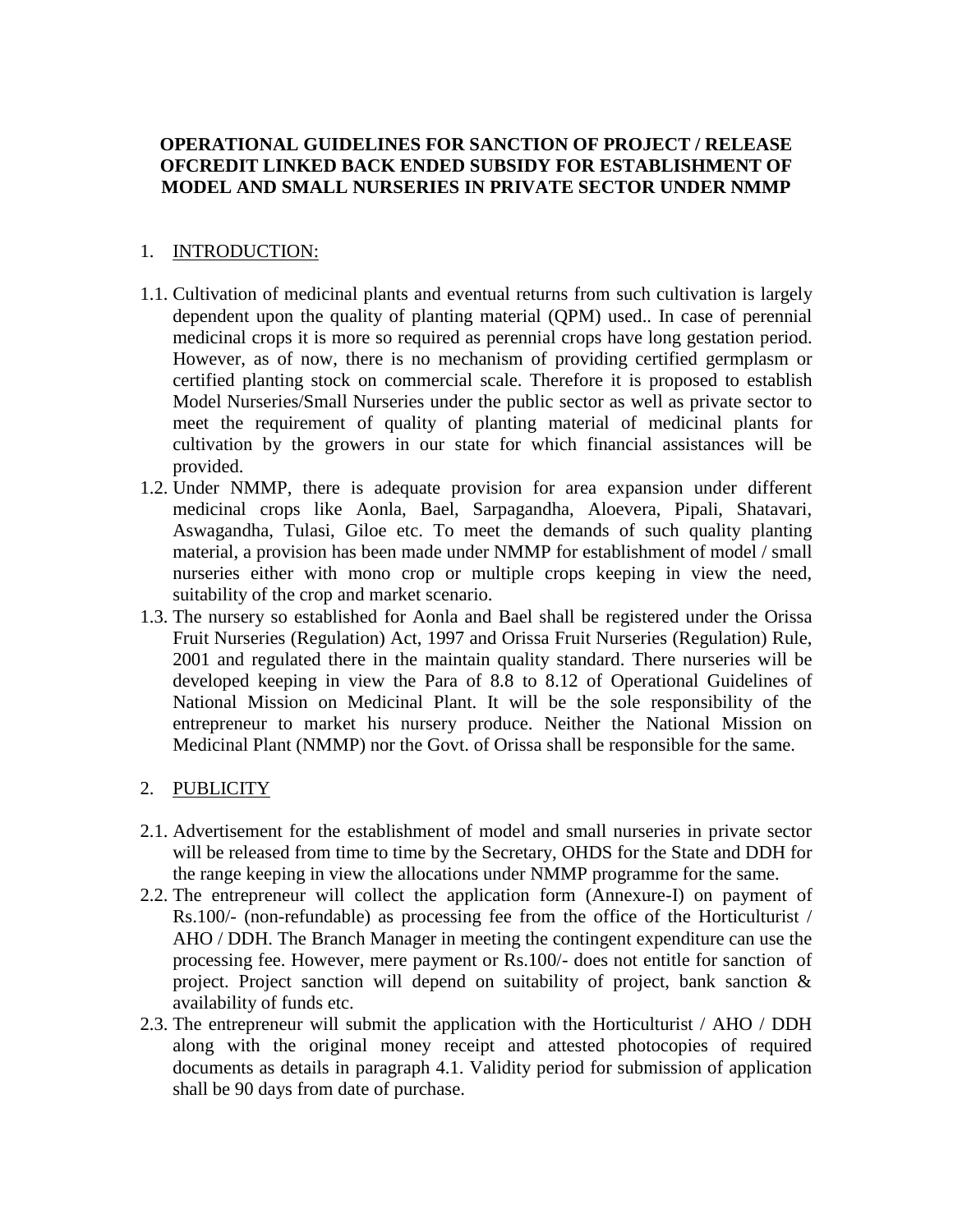## 3. ELIGIBILITY:

- 3.1. The assistance will be available to the individual farmer having suitable land (minimum 4 ha for model nursery and 1 ha for small nursery) within the district. However, the person having received such grant from NHB or NHM or any other state / central Govt. sources shall not be entitled assistance to the extent and on those items.
- 3.2. He should have sound financial back ground.
- 3.3. He should have willingness for availing the credit linked back ended subsidy.
- 3.4. The Horticulturist / AHO will send the valid applications to the DDH.
- 3.5. Preference may be given to the applicants having degree in Horticulture, Agriculture, Forestry, Biotechnology, Agricultural Engineering as well as applicants undergone self employment training programmes conducted by the Directorate of Horticulture etc, unemployed trainees passed out from the School of Horticulture, Khurda and other training centers acknowledged by the Department of Agriculture, Govt. of Orissa. If, there are more eligible applicants, all the eligible applications will be kept in panel and may be covered in future on priority. In case, the programme is discontinued, then the pending applicants will be informed accordingly and they will make their own arrangement of funds from the bank etc. The processing fee so collected shall not be refunded.
- 3.6. A preliminary scrutiny of all such applications (Annexure-I) received shall be done by a committee consisting of the DDH as Chairman and Horticulturists / AHOs as members for short listing of the applications basing on the land and other documents. Such meeting shall normally be conducted on monthly basis. The applicants not found suitable may be communicated with the deficiencies by registered post with a copy to notice board.

## 4. LAND RECORDS :

- 4.1. The land should be in the name of the entrepreneur. He has to submit the attested Xerox copy of the original patta.
- 4.2. If joint property, No Objection Certificate from the shareholders of the said land in the form of affidavit sworn before the Executive Magistrate of  $1<sup>st</sup>$  class should be submitted.
- 4.3. In case of lease land & if the lessee can mortgage the land in favour of the financing bank/ FI, it can also entertained if banks are satisfied.
- 4.4. A declaration that the entrepreneurs will not alienate the land during the period of the land for any purpose other than establishment of nursery is necessary.
- 4.5. Sketch map of the nursery duly authenticated by the Revenue Inspector along with copy of ROR will be submitted..

#### 5. SELCETION OF SITE:

5.1. The site should be well communicated with truckable all weather road.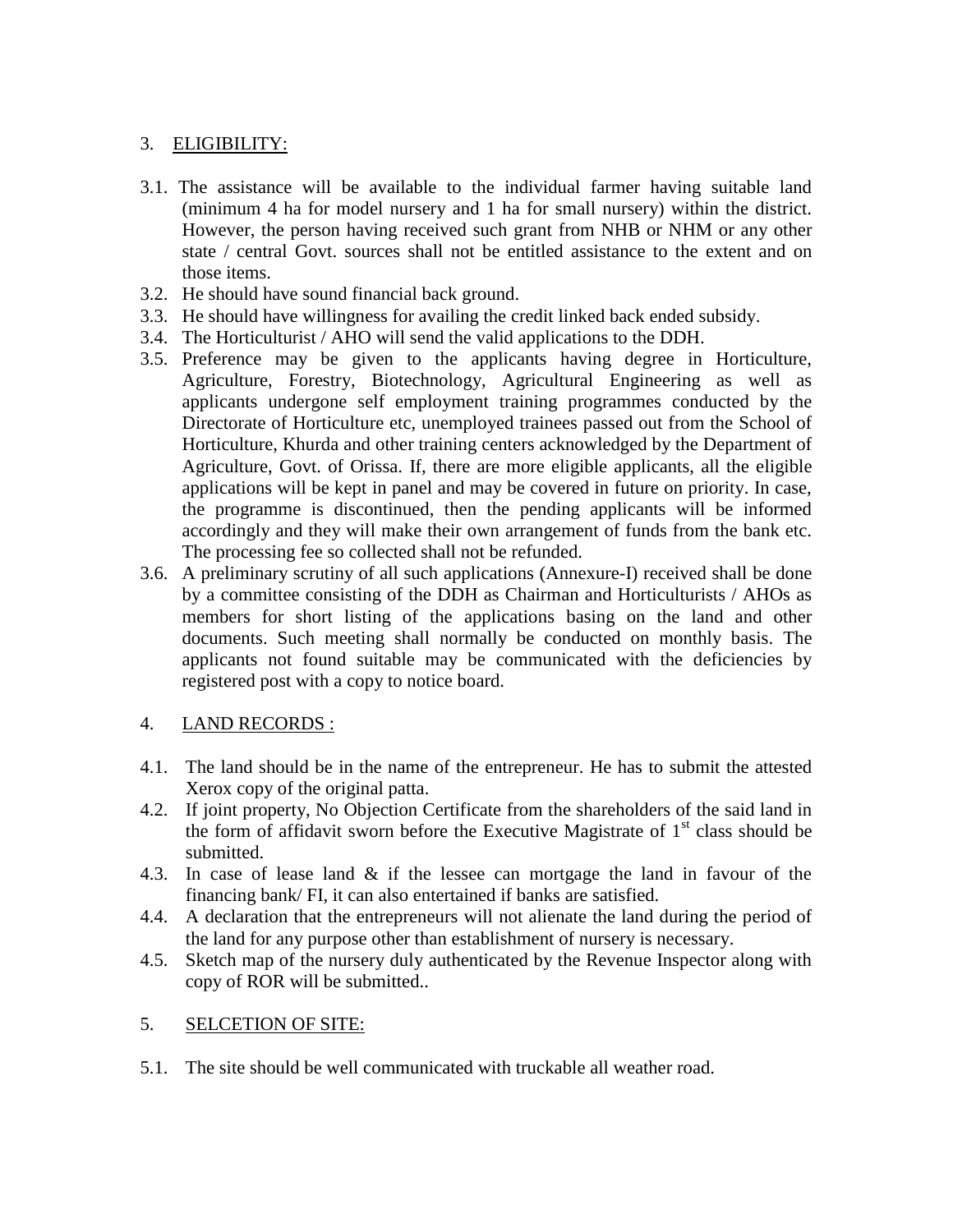- 5.2. There must be permanent and adequate water source or should have provision to acquire with.
- 5.3. The site should have easy access to electricity.
- 5.4. The land should be well drained, fertile and suitable for growing Medicinal crops.
- 5.5. The soil depth should be about 2 meters.
- 5.6. The sketch map of the site duly signed by revenue inspector should be verified with the Patta, Khata No., Plot No. etc.

### 6. SELECTION / PRIORITISATION:

- 6.1. The selected applications under para 3.6. Shall be placed before the DMC by the DDH for its approval. The technical team of the District Mission Committee (DMC) will effect field verification and scrutinize the short listed applications as well as give appropriate recommendation. The DMC will approve the selected entrepreneurs and prioritize them.
- 6.2. There after the DDH will intimate the panel of prioritized entrepreneurs along with the DMC proceedings to the Secretary, OHDS for formal approval.
- 6.3. The OHDS after getting the DMC report and keeping in view the allocations available under the said component ask the DDH / Horticulturist / AHO to go ahead with the project execution indicating the name of the entrepreneur along with the required funds for the subsidy amount. The Horticulturist / AHO will ask the entrepreneur to submit a detailed project proposal based upon Model Project Format (Annexure-II) keeping in view his specific needs directly to the bank / FI as per the guide lines of the lending institution with a copy of the project proposal to the Horticulturist / AHO. However, the entrepreneur as well as Banker will be free to adopt its own model with in the NMMP guidelines. The unsuccessful applicants shall be intimated by the DDH by registered post.
- 6.4. The Horticulturist / AHO shall render all co-operation to the bank in field inspection, modification of project and other technical clarification. After being satisfied with the project report the bank will sanction the project with copy of sanctioned project and disburse the loan to the applicant under intimation to Horticulturist / AHO.
- 6.5. The full project cost including the subsidy amount, but excluding the margin money contribution would be disbursed as term loan by the bank / FI.
- 6.6. After disbursing a part of the loan sanctioned, the respective bank / FI will send claim for release of the subsidy  $\omega$  50% of the loan disbursed by the bank) to the Horticulturist / AHO. The number of claims and release of subsidy may be in two installments in the first year, one installment each in the second and third year. The final subsidy claim shall be disbursed after, disbursement of last installment of loan.

#### 7. CREDIT LINKED BACK ENDED ASSISTANCE:

7.1. Assistance under the scheme would be credit linked back ended and finally subject to sanction of the project by the bank / FI based on economic viability and commercial consideration.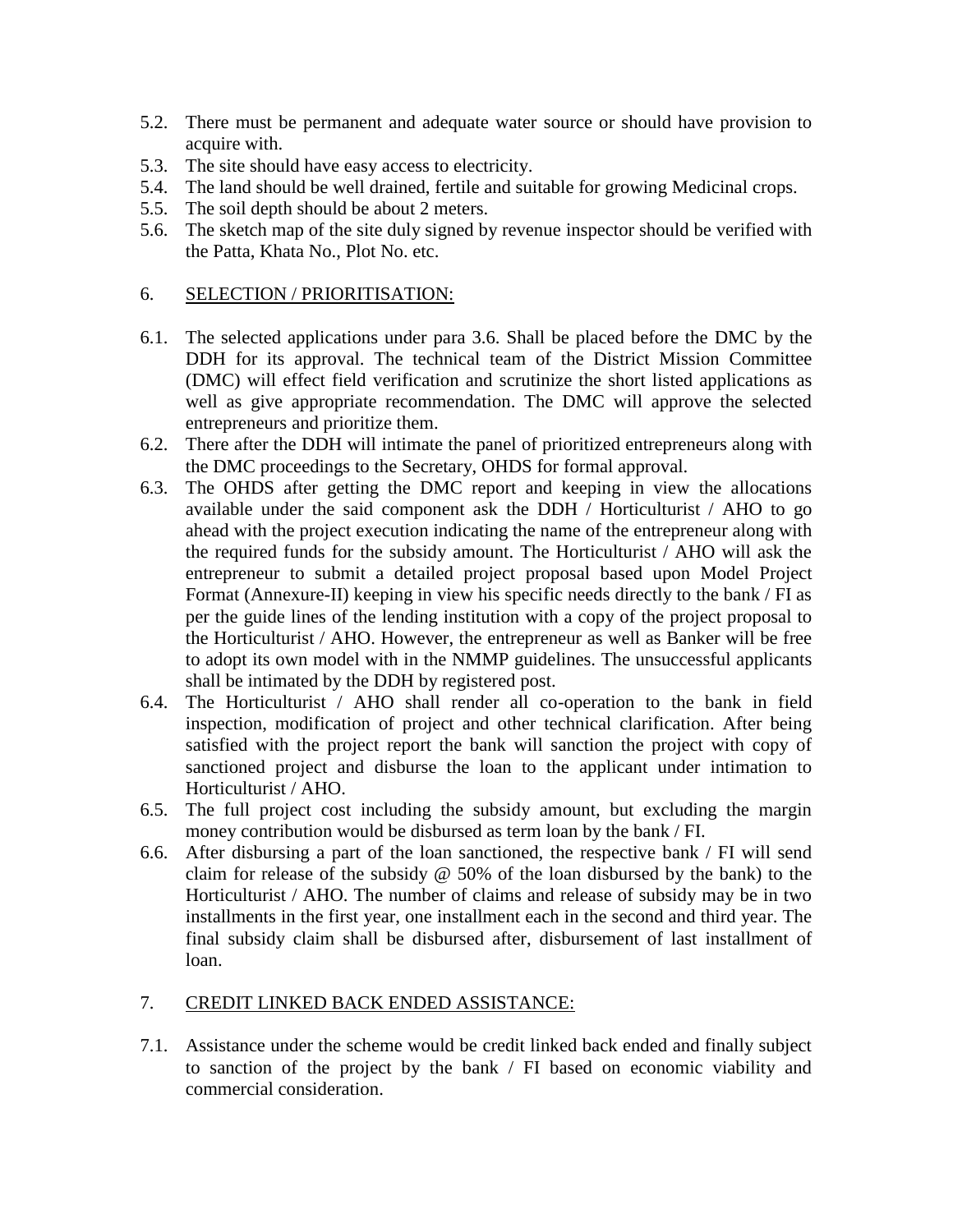7.2. Assistance under the scheme shall be available on capital cost of the project only. Bank / FI will, however, be free to finance other activities / working capital requirement to meet various requirements of the entrepreneur; however subsidy will not be available for such activities.

# 8. SUBSIDY:

- 8.1 Rate of subsidy shall be 50% of the capital cost of the project.
- 8.2 Maximum amount of subsidy shall be restricted to Rs.10 lakhs for model nursery and Rs.2.0 lakhs for small nursery.
- 8.3 The amount of subsidy availed of for the project or any of its components from any other source shall be deducted from the amount of subsidy admissible under this scheme. However, subsidy availed for altogether different components independent of this project will not be a bar.
- 8.4 The pattern of assistance is as follows:
	- (a) Entrepreneur's contribution- 20% to 30%.
	- (b) Subsidy from NMMP 50%
	- (c) Bank loan 30% to 20%,
- 8.5. The repayment schedule will be drawn on the loan amount in such a way that the total subsidy amount is adjusted after the full bank loan component with interest (excluding subsidy) is liquidated.
- 8.6. The financing bank may also provide working capital separately for undertaking the business by the entrepreneur where ever such situation arises.
- 8.7. After the loan is disbursed, the project work shall start.

# 9. RELEASE OF SUBSIDY:

- 9.1. Subsidy for the project under the scheme shall be released by the Horticulturist AHO for projects financed by Banks / FI.
- 9.2. The DDH / Horticulturist / AHO will inspect the project site periodically and observe the project progress before release of subsidy.
- 9.3. The Horticulturist / AHO will release the subsidy within 30 days of receipt of claim from the bank or he will communicate the reasons for delay or non release to bank and the entrepreneur and Director of Horticulture, Orissa. In case of dispute,decision of the Director of Horticulture, Orissa shall be final.

## 10. ADJUSTMENT OF SUBSDIDY IN BORROWERS ACCOUNT:

10.1. The subsidy amount released by the Horticulturist / AHO will be kept by the Bank in the subsidy reserve fund account of the concerned borrower, to be adjusted finally against loan amount of the bank on completion of the project. The adjustment of subsidy will be in the pattern of back ended subsidy. Suitable instructions issued in this regard by the RBI from time to time would be adhered to. No interest would be charged on this by the Bank. In view of this, for purposes of charging interest on the loan component, the subsidy amount should be excluded.